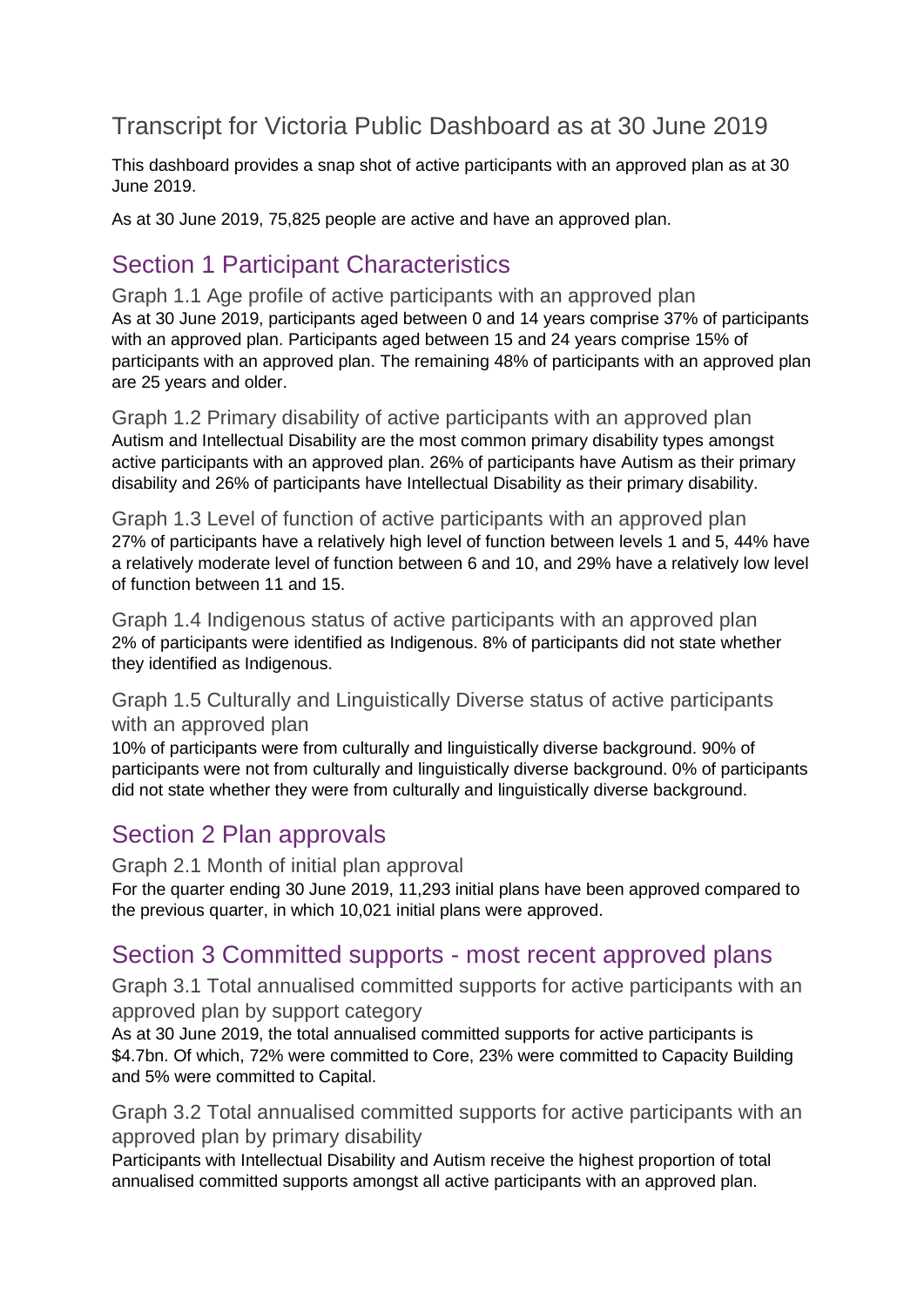Participants with Intellectual Disability receive 38% of the total committed supports, while participants with Autism receive 16% of the total committed supports.

Graph 3.3 Total annualised committed supports for active participants with an approved plan by age group

The 0 to 14, 15 to 24, and 25+ age groups represent 14%, 16% and 70% respectively of total committed supports.

Graph 3.4 Total annualised committed supports for active participants with an approved plan by level of function

Participants with level of function between 11 and 15 have relatively lower function or a higher level of disability, and they receive 59% of total committed supports. Participants with level of function between 6 and 10 have a relatively moderate level of function or disability, and they receive 33%. Participants with a level of function between 1 and 5 have relatively high level of function or a low level of disability, and they receive 8% of total committed supports.

## Section 4. Annualised committed supports - most recent approved plans

Graph 4.1 Distribution of active participants with an approved plan by annualised committed support band

As at 30 June 2019, 16% of active participants with an approved plan have annualised committed supports in the range \$50,001-\$100,000, 16% in the range \$30,001-\$50,000, and 14% in the range \$10,001-\$15,000.

Graph 4.2 Average annualised committed supports for active participants with an approved plan by primary disability

Participants with Spinal Cord Injury as their primary disability constitute 1% of active participants and receive the highest amount of annualised committed supports, followed by Cerebral Palsy which constitutes 4% of active participants.

Graph 4.3 Average annualised committed supports for active participants with an approved plan by age group

Participants in the 55 to 64 years age group receive the highest amount of average annualised committed supports, and the 25 to 34 years age group receive the second highest amount of average annualised committed supports.

Graph 4.4 Average annualised committed supports for active participants with an approved plan by level of function

The average annualised committed supports for participants with relatively high functional capacity (corresponding to a level of function between 1 and 5) is \$18,443, whereas the average annualised committed supports for participants with relatively low functional capacity (corresponding to a level of function between 11 and 15) is \$124,064.

# Section 5. Providers

Graph 5.1 Registered providers by entity type

As at 30 June 2019, there are 7,202 registered providers, 3,066 are Sole Traders and 4,136 are Organisations.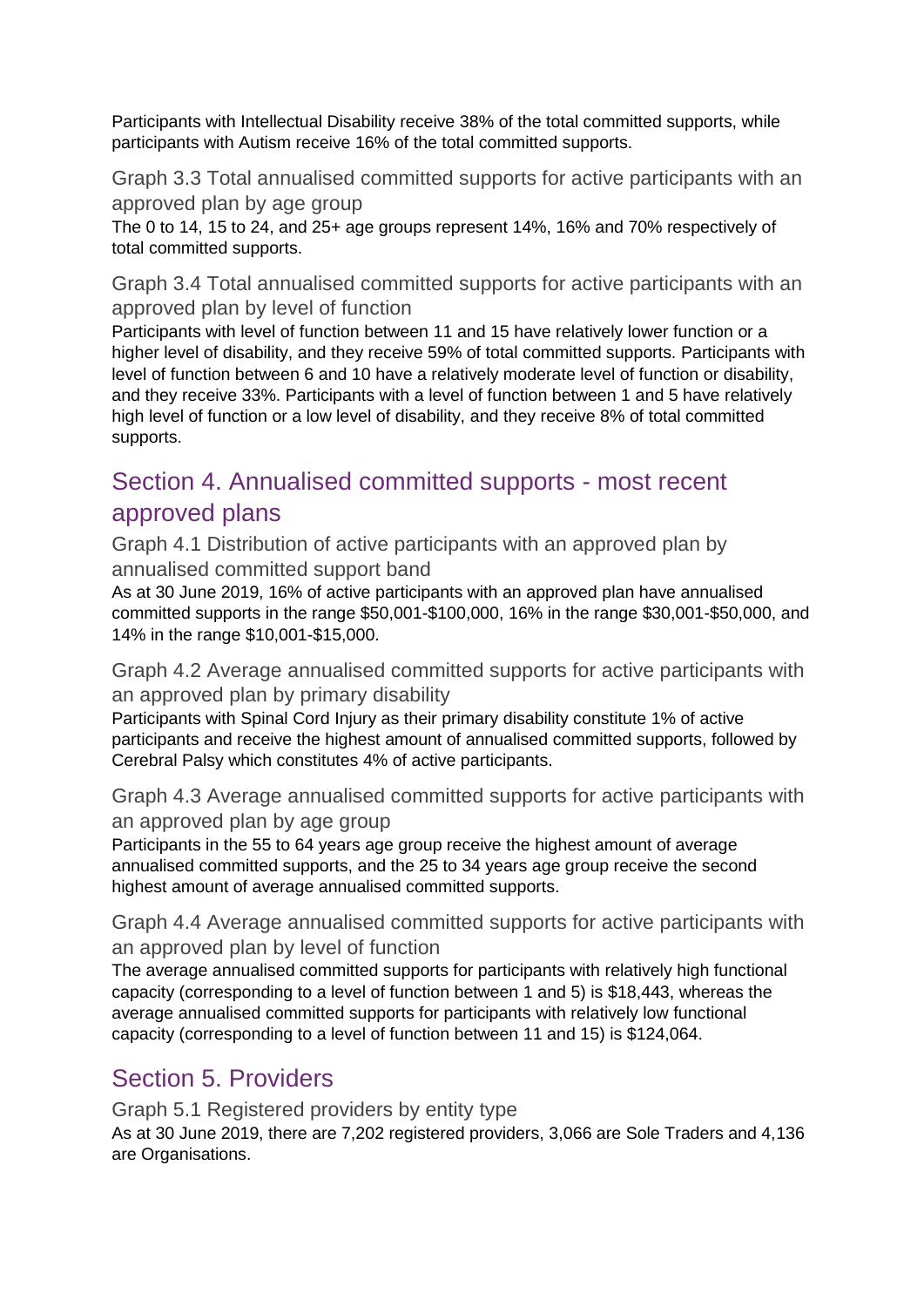Table 5.2 Registered providers by registration group

The most common registration groups are Therapeutic Supports (3,430 providers registered), followed by Household tasks (2,275 providers registered) and Assistance with travel/transport arrangements (1,740 providers registered).

### Section 6. Participants and carers outcomes and support packages by participant age group

Participants and carers outcome indicators reported are from baseline outcomes data collected on participants when they receive their initial plan. Outcomes data was collected using the Short Form Outcomes Framework (SFOF) questionnaires. Participants with an initial plan approved during the period between 1 July 2016 and 30 June 2019 are included.

Participant age group: birth to before starting school

Description of key participant outcome domains: Outcome statements for children aged 0-6 years (or school entry):

1. Children gain functional, developmental and coping skills that are appropriate to their ability and circumstances / specialist services.

2. Children show evidence of self-determination in their everyday lives.

- 3. Children participate meaningfully in family life.
- 4. Children participate meaningfully in community life.

Graph 6.1 Selected participant outcome indicators from participants aged between birth and before starting school

For participants age 0 to before starting school: 67% of parents or carers have concerns in 6 or more areas; 73% say their child is able to tell them what he or she wants; 62% of children can make friends outside family; 53% of children participate in age appropriate community, cultural or religious activities; and 66% of children are welcomed or actively included.

Description of key carer outcome domains:

Outcome statements for families / carers of children with disability aged 0-6 years:

- 1. Families know their rights and advocate effectively for their children.
- 2. Families feel supported.

3. Families are able to gain access to desired services, programs, and activities in their community.

- 4. Families help their children develop and learn.
- 5. Families enjoy health and wellbeing.

#### Graph 6.3 Selected carer outcome indicators from participants aged 0 to 14 years of age

For carers of participants starting school to 14: 21% receive Carer Payment; 49% receive Carer Allowance; 46% work in a paid job; 38% say they (and their partner) are able to work as much as they want; 74% are able to advocate for their child; 40% have friends and family they see as often as they like; 84% feel confident in supporting their child's development; and 71% rate their health as good, very good or excellent.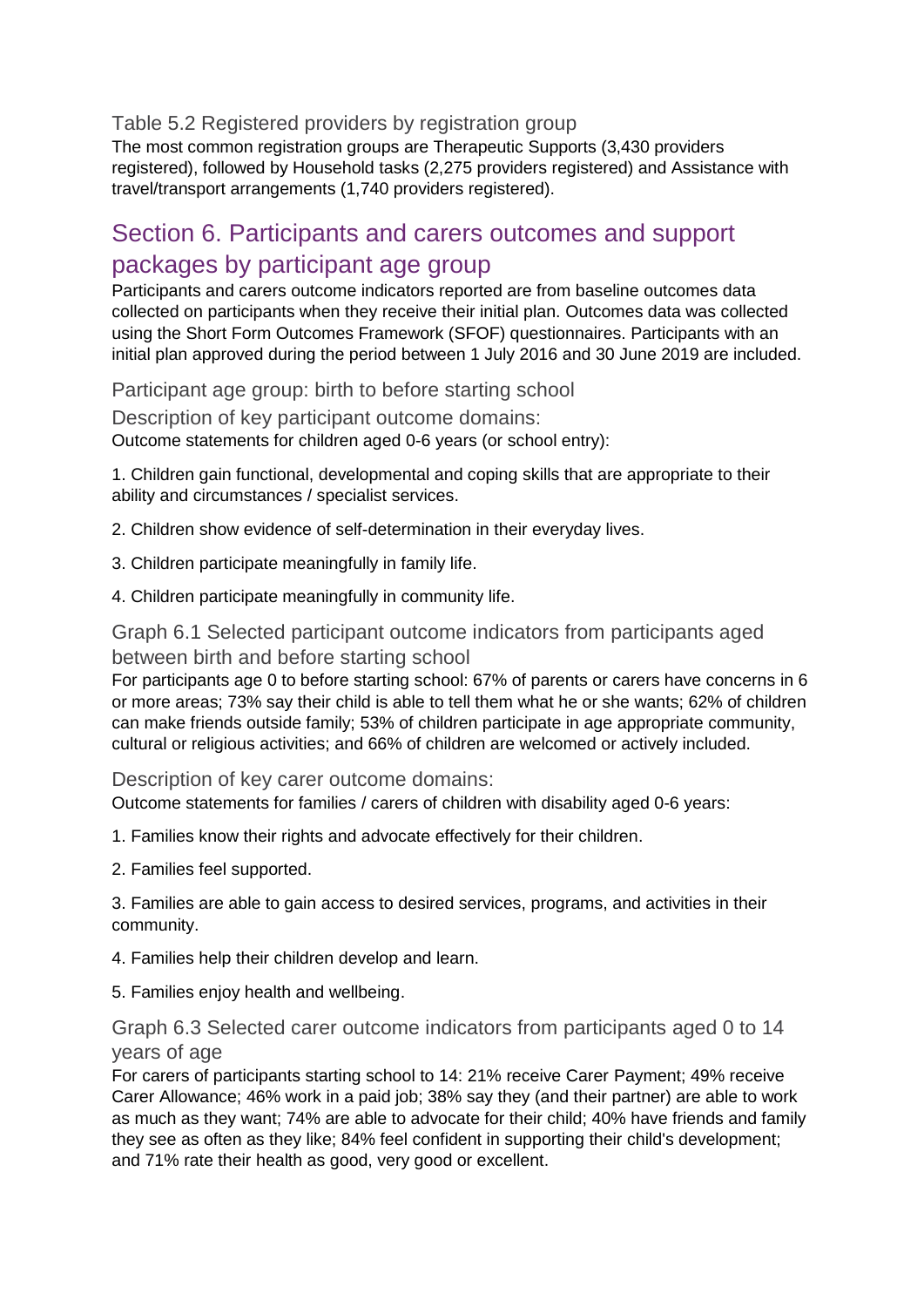Graph 6.5 Distribution of active participants with an approved plan by level of function for age 0 - 6 years

For the 0 to 6 years age group, 67% of participants have a relatively high level of function or low level of disability and 10% have a relatively low level of function or high level of disability.

Graph 6.6 Distribution of active participants with an approved plan by primary disability for aged 0 - 6 years

42% of participants have Developmental delay in the 0 to 6 years age group, while 30% have Autism and 7% have Global developmental delay.

Graph 6.7 Distribution of active participants with an approved plan by annualised committed support band for ages 0 - 6 years

The largest proportion of participants in the 0 to 6 years age group have annualised supports in the \$10,001-\$15,000 range (36% of participants in the age group), followed by \$15,001- \$20,000 (28% of participants in the age group) and \$5,001-\$10,000 (12% of participants in the age group).

Graph 6.8 Total annualised committed supports for active participants with an approved plan by support category for aged 0 - 6 years

Capacity Building - Daily Activities is the support category receiving the most committed supports (82% of the total annualised committed supports for the age group), followed by Core - Daily Activities (7%) and Core - Consumables (4%).

Participant age group: starting school to age 14

Description of key participant outcome domains: Outcome statements for children aged 7 (or school entry) to 14 years:

1. Children gain functional, developmental and coping skills that are appropriate to their ability and circumstances / specialist services.

2. Children show evidence of self-determination in their everyday lives.

- 3. Children participate meaningfully in family life.
- 4. Children participate meaningfully in community life.

#### Graph 6.9 Selected participant outcome indicators from participants between starting school and aged 14

For the 7 to 14 years age group: 26% of children are developing functional, learning and coping skills appropriate to their ability and circumstances; 37% are becoming more independent; 12% spend free time with friends without an adult present; 63% have a genuine say in decisions about themselves; 63% attend school in a mainstream class; 58% make friends with people outside the family; 35% spend time after school and on weekends with friends or in mainstream programs; and 73% are welcomed or actively included.

Description of key carer outcome domains:

Outcome statements for families / carers of children with disability aged 7 to 14 years:

1. Families know their rights and advocate effectively for their children.

2. Families feel supported.

3. Families are able to gain access to desired services, programs, and activities in their community.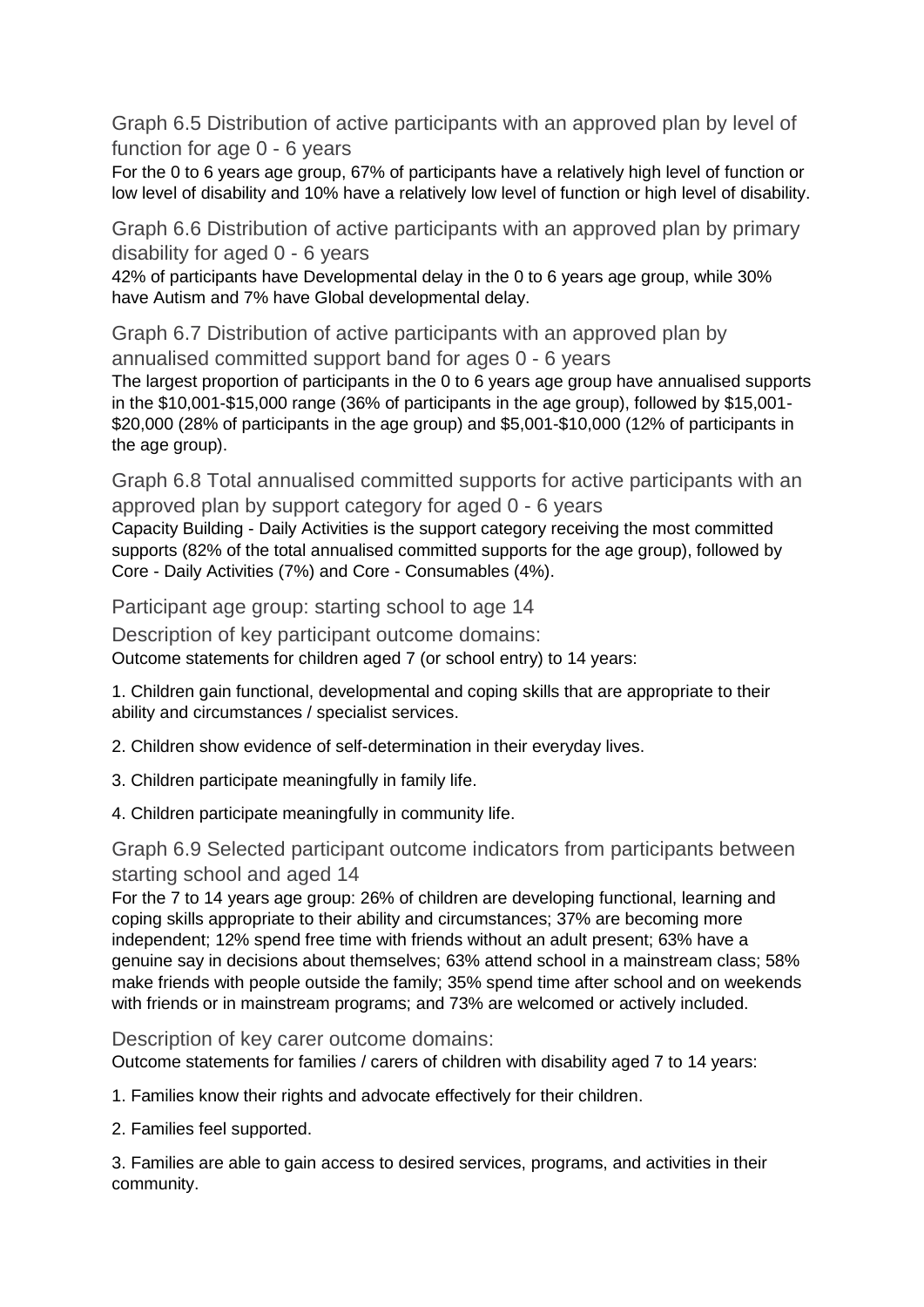- 4. Families help their children develop and learn.
- 5. Families enjoy health and wellbeing.

Graph 6.11 Selected carer outcome indicators from participants aged between birth and aged 14 years

21% receive Carer Payment; 49% receive Carer Allowance; 46% work in a paid job; 38% say they (and their partner) are able to work as much as they want; 74% are able to advocate for their child; 40% have friends and family they see as often as they like; 84% feel confident in supporting their child's development; and 71% rate their health as good, very good or excellent.

Graph 6.13 Distribution of active participants with an approved plan by level of function for age 7 to 14 years

For the 7 to 14 years age group, 38% of participants have a medium level of function and 37% have a high level of function.

Graph 6.14 Distribution of active participants with an approved plan by primary disability for age 7 to 14 years

63% of participants have Autism in the 7 to 14 years age group, while 18% have Intellectual Disability and 4% have Developmental delay.

Graph 6.15 Distribution of active participants with an approved plan by annualised committed support band for age 7 to 14 years The largest proportion of participants in the 7 to 14 years age group have annualised supports in the \$10,001-\$15,000 range (25% of the participants in the age group), followed by \$5,001-\$10,000 (21%) and \$15,001-\$20,000 (15%).

Graph 6.16 Total annualised committed supports for active participants with an approved plan by support category for age 7 to 14 years Capacity Building - Daily Activities is the support category receiving the most committed supports (37% of the total annualised committed supports for the age group), followed by

Participant age group: age 15 to 24

Description of key participant outcome domains: The adult framework consists of 8 participant domains:

Core - Daily Activities (25%) and Core - Social and Civic (16%).

- 1. Choice and control.
- 2. Daily living activities.
- 3. Relationships.
- 4. Home.
- 5. Health and wellbeing.
- 6. Lifelong learning.
- 7. Work.
- 8. Social, community and civic participation.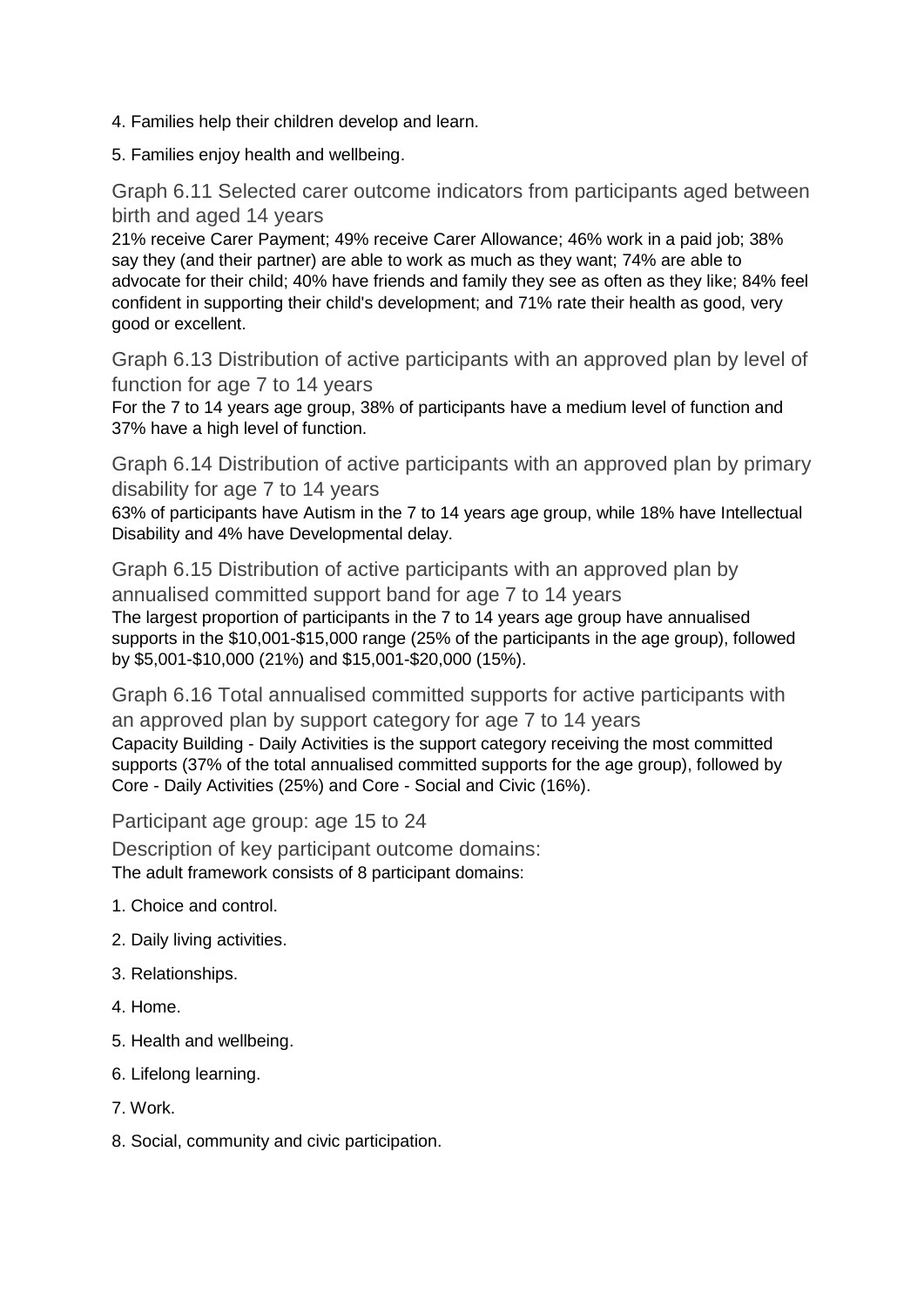Graph 6.17 Selected outcome indicators from participants aged 15 to 24 For the 15 to 24 years age group: 30% are happy with the level of independence/control they have now; 41% choose what they do each day; 21% were given the opportunity to participate in a self-advocacy group meeting; 82% want more choice and control in their life; 34% have no friends other than family or paid staff; 79% are happy with their home; 83% feel safe or very safe in their home; 66% rate their health as good, very good or excellent; 67% did not have any difficulties accessing health services; 28% currently attend or previously attended school in a mainstream class; 15% have a paid job; 11% volunteer; and 33% were actively involved in a community, cultural or religious group in the last year.

Description of key carer outcome domains:

Outcome statements for families / carers of participants aged 15 to 24 years:

1. Families know their rights and advocate effectively for their young person with disability.

2. Families have the support they need to care.

3. Families are able to gain access to desired services, programs, and activities in their community.

4. Families help their young person become independent.

5. Families enjoy health and wellbeing.

Graph 6.19 Selected outcome indicators from carers of participants aged 15 to 24

29% receive Carer Payment; 52% receive Carer Allowance; 49% work in a paid job; 41% are able to work as much as they want; 65% are able to advocate for their family member; 38% have friends and family they see as often as they like; 35% know what their family can do to enable their family member with disability to become as independent as possible; and 60% rate their health as good, very good or excellent.

Graph 6.21 Distribution of active participants with an approved plan by level of function for age 15 to 24 years

For the 15 to 24 years age group, 47% of participants have a medium level of function and 36% have a low level of function.

Graph 6.22 Distribution of active participants with an approved plan by primary disability for age 15 to 24 years

43% of participants have Intellectual Disability in the 15 to 24 years age group, while 36% have Autism and 5% have Cerebral Palsy.

Graph 6.23 Distribution of active participants with an approved plan by annualised committed support band for age 15 to 24 years The largest proportion of participants in the 15 to 24 years age group have annualised supports in the \$50,001-\$100,000 range (24% of the participants in the age group), followed by \$30,001-\$50,000 (20%) and \$100,001-\$150,000 (9%).

Graph 6.24 Total annualised committed supports for active participants with an approved plan by support category for age 15 to 24 years Core - Daily Activities is the support category receiving the most committed supports (37%), followed by Core - Social and Civic (32%) and Capacity Building - Daily Activities (11%).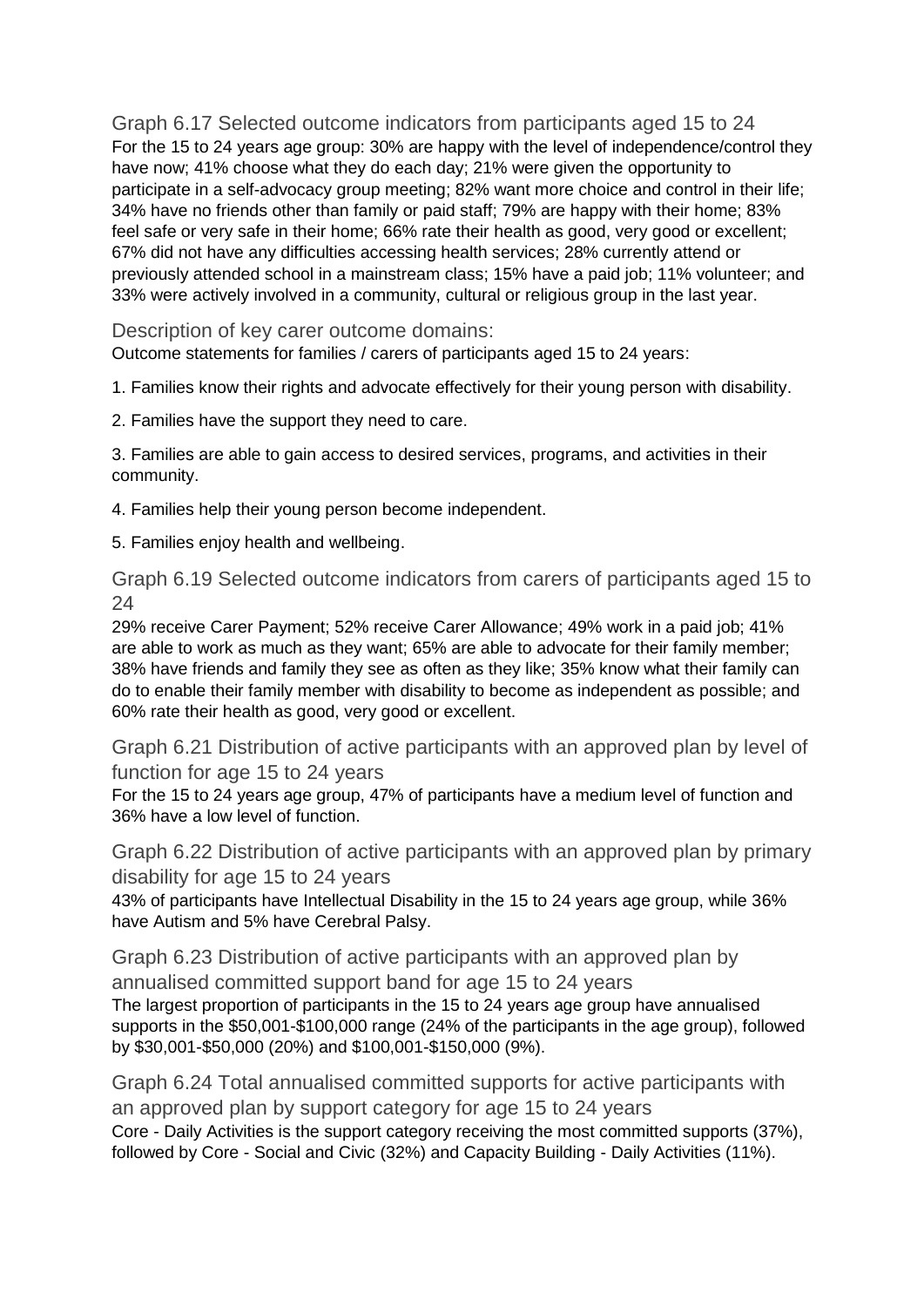Participant age group: age 25 and plus Description of key participant outcome domains The adult framework consists of 8 participant domains:

- 1. Choice and control.
- 2. Daily activities.
- 3. Relationships.
- 4. Home.
- 5. Health and wellbeing.
- 6. Lifelong learning.
- 7. Work.
- 8. Social, community and civic participation.

Graph 6.25 Selected outcomes indicators from participants aged 25 and plus For the 25 years and older age group: 64% choose what they do each day; 29% were given the opportunity to participate in a self-advocacy group meeting; 80% want more choice and control in their life; 31% have no friends other than family or paid staff; 71% are happy with their home; 73% feel safe or very safe in their home; 43% rate their health as good, very good or excellent; 62% did not have any difficulties accessing health services; 15% participate in education, training or skill development; of those receiving education, training or skill development, 39% receive it in mainstream settings; 40% were unable to do a course or training they wanted to do in the last 12 months; 21% have a paid job; 12% volunteer; and 36% were actively involved in a community, cultural or religious group in the last year.

Description of key carer outcome domains The adult framework consists of 5 family / carer domains:

1. Families know their rights and advocate effectively for their family member with disability.

2. Families have the support they need to care.

3. Families are able to gain access to desired services, programs, and activities in their community.

4. Families have succession plans.

5. Families enjoy health and wellbeing.

Graph 6.27 Selected outcome indicators from carers of participants aged 25 and plus

24% receive Carer Payment; 38% receive Carer Allowance; 35% work in a paid job; 56% are able to work as much as they want; 63% are able to advocate for their family member; 44% have friends and family they see as often as they like; 37% have made plans for when they are no longer able to care for their family member with disability; and 57% rate their health as good, very good or excellent.